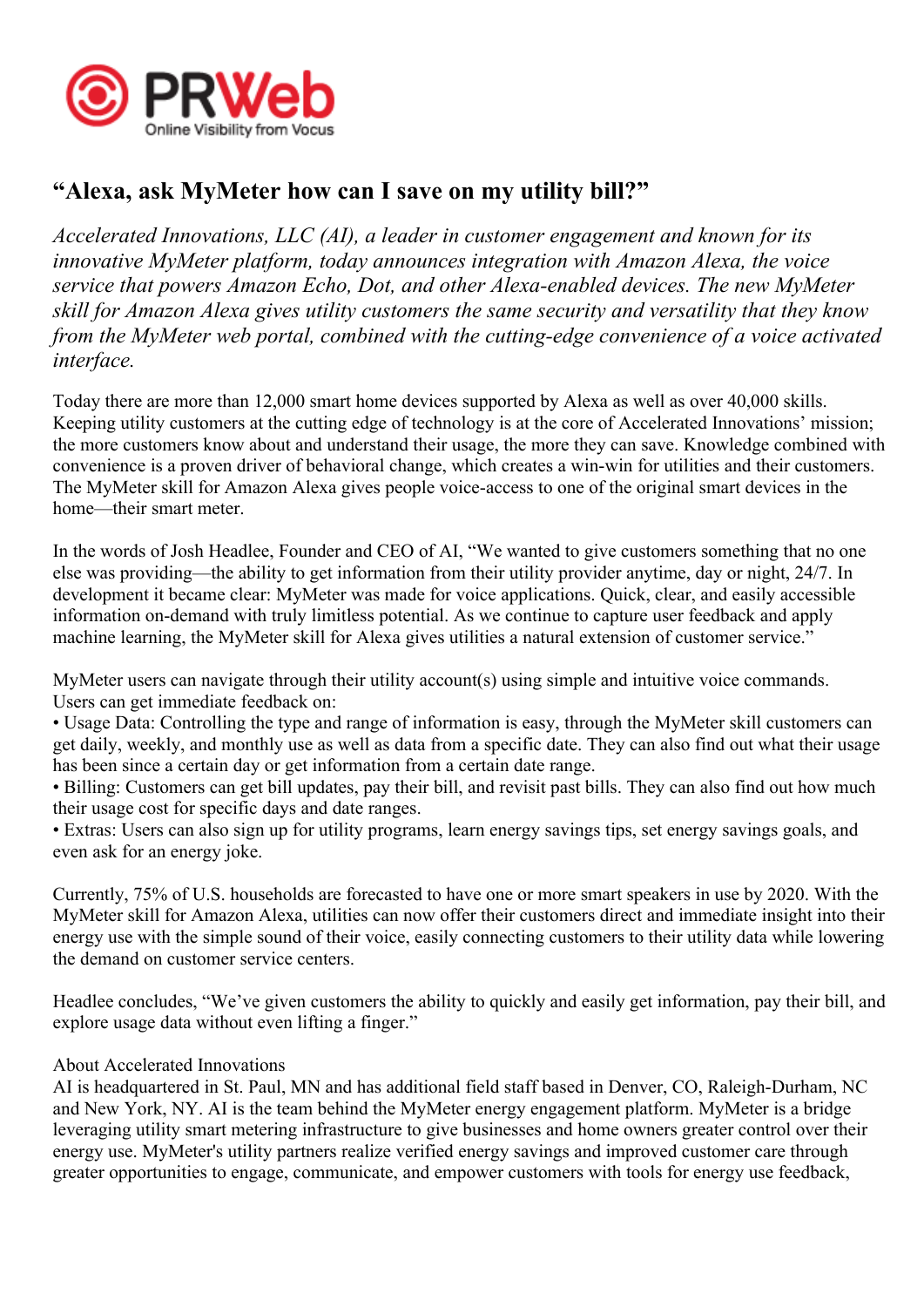

alerts, analytics and prepaid billing.

Ed Houn 651.757.4251 Ed@acceleratedinnovations.com [www.acceleratedinnovations.com](https://acceleratedinnovations.com)